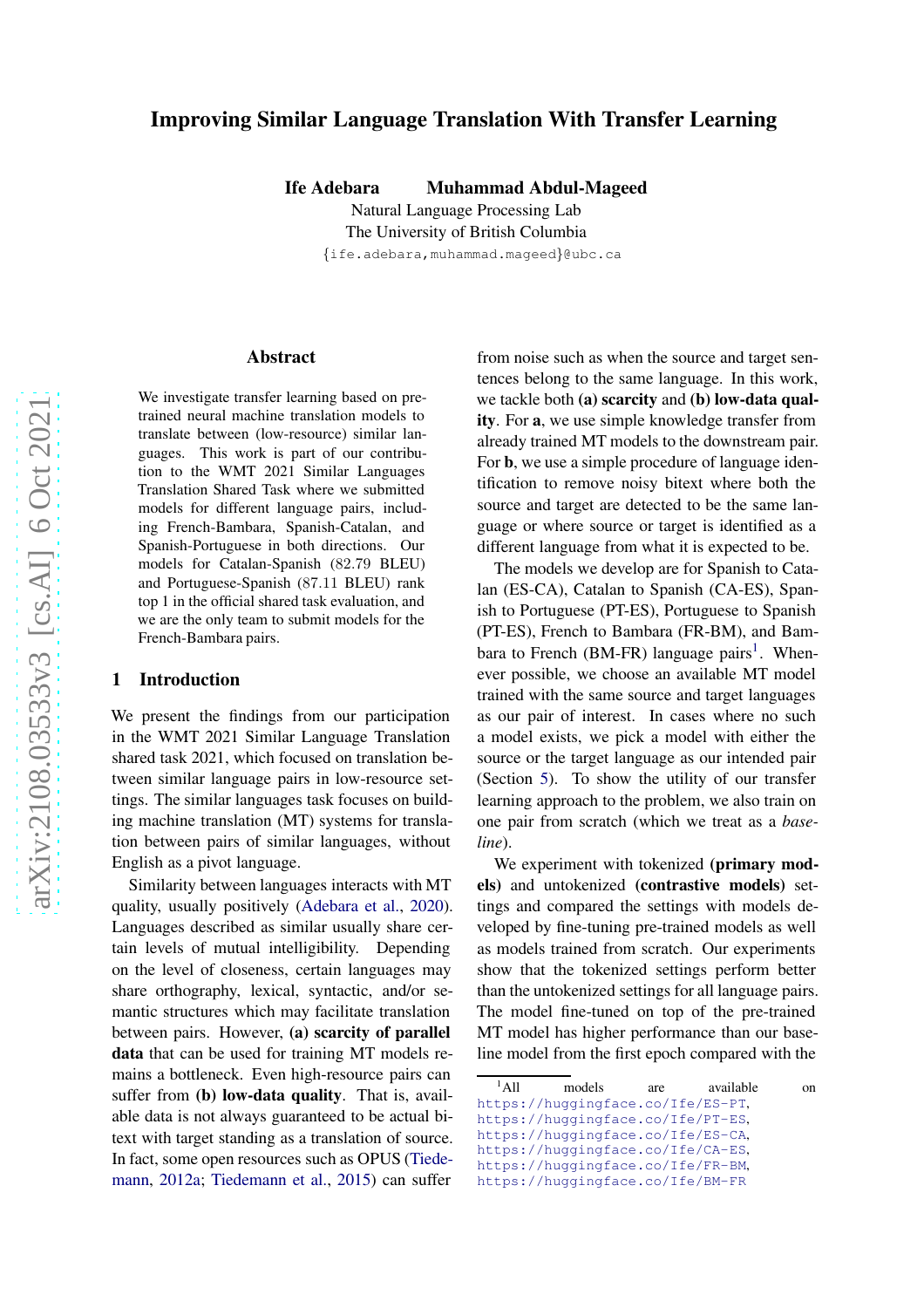model trained from scratch (for six epochs). Our models for the CA-ES and PT-ES language pairs *achieve top 1 rank in the offical shared task results*, with 82.96 and 47.71 BLEU scores respectively. In addition, we are the only team that submitted for the rest of the language pairs (i.e., ES-PT, FR-BM, and BR-FR).

The rest of our paper is organized as follows: we discuss related work in Section [2.](#page-1-0) We describe the data and pre-processing in Section [3.](#page-1-1) Next, we describe the data cleaning process in Section [4.](#page-2-1) In Section [5,](#page-2-0) we describe the models we developed for this task and we discuss the various experiments we perform. We also describe the architectures of the models we developed. Then we discuss the evaluation criteria in Section [6.](#page-4-1) Evaluation is done on both the validation and test sets. In section [7](#page-4-2) we perform error analysis on the output of our models for some language pairs to determine the types of errors the models make. We conclude with discussion of the insights we gained from the shared task in Section [8.](#page-4-3)

## <span id="page-1-0"></span>2 Related Work

In recent times, there has been an increase of research interest in low-resource MT scenarios [\(Jawahar et al.](#page-5-2), [2021](#page-5-2); [Baziotis et al.](#page-5-3), [2020\)](#page-5-3). NMT models, specifically those based on the Transformer architecture, have been shown to perform well when translating between similar languages [\(Przystupa and Abdul-Mageed,](#page-5-4) [2019;](#page-5-4) Adebara et al., [2020;](#page-4-0) [Barrault et al.](#page-5-5), [2019](#page-5-5), [2020](#page-4-4)), low resource scenarios [\(Adebara et al.,](#page-4-5) [2021](#page-4-5)), and in contexts not involving English [\(Fan et al.,](#page-5-6) [2021\)](#page-5-6).

Furthermore, pre-training techniques have been successful for many NLP tasks [\(Zoph et al.,](#page-5-7) [2016;](#page-5-7) [Durrani et al.](#page-5-8), [2021\)](#page-5-8) including NMT [\(Aji et al.,](#page-4-6) [2020;](#page-4-6) [Weng et al.,](#page-5-9) [2020\)](#page-5-9). Self-supervised pretraining acquires general knowledge from a large amount of unlabeled monolingual or multilingual data to improve the training process of downstream tasks [\(Aji et al.,](#page-4-6) [2020](#page-4-6); [Devlin et al.](#page-5-10), [2018\)](#page-5-10). The pre-trained model acquires some syntactic and semantic knowledge which can be transferred as initialized parameters to improve NMT models and t[ranslation quality](#page-5-12) [\(Goldberg,](#page-5-11) [2019](#page-5-11); Jawahar et al., [2019](#page-5-12); [Aji et al.](#page-4-6), [2020](#page-4-6)). The intuitive justification for using pre-trained models is that the embedding space becomes more consistent, with semantically similar words closer together.

The knowledge from pre-trained language mod-

els (LMs) can be used to initialize the NMT model before training it on parallel data. However, there are certain limitations for MT tasks. First, LMs cannot be easily fine-tuned for MT tasks. Second, there is a discrepancy between pre-training objectives for LMs and the training objective in MT. Existing pre-training approaches such as mBART rely on auto-encoding objectives to pre-train the models, which are different from MT. Furthermore, LMs learn to reconstruct all source tokens with some noises, while NMT learns to translate most source tokens and copy only a few of them. LM pre-training is said to copy about  $65\%$  of tokens, while NMT training needs to copy less than 10% [\(Knowles and Koehn](#page-5-13), [2018\)](#page-5-13). The unexpected knowledge/bias can be therefore propagated to the NMT model via pre-training, which may result in NMT models mistakenly copying source tokens to the target side [\(Liu et al.](#page-5-14), [2021\)](#page-5-14). For instance, because copying behaviours can be learned, a source word such as "shoe" may be copied to the target by pre-training based NMT models instead of providing a translation. Therefore, fine-tuning MT models on pre-trained LMs still do not achieve adequate improvements.

In order to address the difference in training objectives that using pre-trained language models results in, we use pre-trained MT models to initialize our models. This is still a type of *transfer learning*.

Following the justification for pre-trained models, we hypothesize that two linguistically similar languages will share closer semantic and syntactic relationships. This is based on the assumption that the more similar the source and target languages, the more similar the syntax and semantic properties and the higher the gains from using pre-trained models will be. We now introduce our data.

## <span id="page-1-1"></span>3 Data

For our experiments, we use parallel data from OPUS [\(Tiedemann,](#page-5-15) [2012b](#page-5-15)). Our data are from the following language pairs Spanish and Catalan, Spanish and Portuguese, and French and Bambara. We use data in the two directions from each of these three pairs. Details about our data is in Table [1.](#page-2-2)

## 3.1 Pre-Processing

We perform pre-processing using the Moses toolkit [\(Koehn et al.,](#page-5-16) [2007](#page-5-16)). For each language not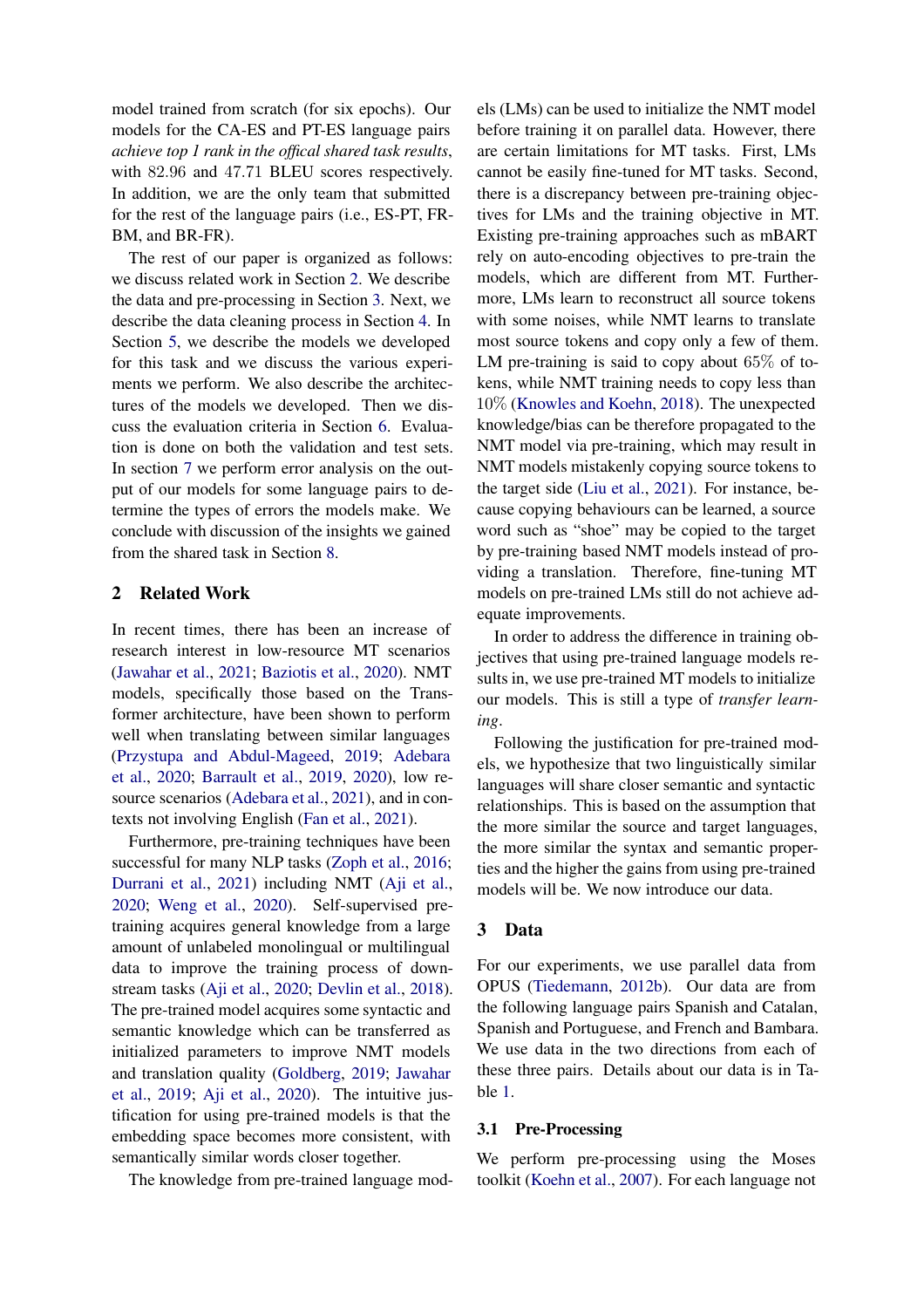<span id="page-2-2"></span>

| Pair         | Lang | Sent | Words  |
|--------------|------|------|--------|
| <b>ES-CA</b> | ES   | 10M  | 284.6M |
|              | CA   | 10M  | 273.3M |
| <b>ES-PT</b> | ES   | 4.1M | 86.6M  |
|              | PТ   | 4.1M | 82.7M  |
| <b>FR-BM</b> | FR   | 9.9K | 179.3K |
|              | BМ   | 9.9K | 202.9K |

Table 1: Number of sentences and words for the training data used for each language pair. We also report the type token ratio (TTR) before and after tokenization.

supported by Moses, we use the tokenization setting of the language it is translated to. This applies only to Bambara, for which we used tokenization for the French language. We perform data cleaning, as we explain next.

## <span id="page-2-1"></span>4 Data Cleaning & Analysis

We perform data cleaning on the ES-CA, CA-ES, ES-PT, and PT-ES language pairs. We do not clean the French and Bambara pairs because we had very few training sentences for these. For cleaning, we run the langid tool [\(Lui and Baldwin,](#page-5-17) [2012\)](#page-5-17) on the concatenation of the source and target and remove sentences that are not identified as belonging to one or both of the language pair. In Table [2,](#page-2-3) we provide some examples of data points we remove from the training data during data cleaning. These examples are removed because the claimed language is different from the language predicted by langid. After cleaning, we are left with ∼ 10M clean sentences out of  $\sim$  18.3M sentences for the Spanish and Catalan pair, and ∼ 3.1M clean sentences out of ∼ 4.2M sentences for the Spanish and Portuguese pair, respectively. We note that removed data comprise large portions of each dataset, thus confirming our concerns about data quality.

<span id="page-2-3"></span>

| <b>Sentence</b>                                                                   | <b>Claimed</b>                | <b>Predicted</b>              |
|-----------------------------------------------------------------------------------|-------------------------------|-------------------------------|
| <b>Animal Crossing:</b><br>Pico de Santo Tomés<br>Quinto Sereno<br>Sam-<br>monico | Spanish<br>Spanish<br>Portug. | English<br>Portug.<br>Italian |
| La sombra del caudillo<br>Cultura del Nepal<br>Morts a Rāwalpindi                 | Catalan<br>Catalan<br>Catalan | Spanish<br>Spanish<br>French  |

Table 2: Examples removed from our training data. "Claimed" refers to the expected language as coming from source, while "predicted" is what langid.py identified.

### <span id="page-2-4"></span><span id="page-2-0"></span>5 Models

| <b>Hyperparameter</b> | Values |
|-----------------------|--------|
| encoder layers        | 6      |
| decoder layers        | 6      |
| attention heads       | 8      |
| hidden layers         | 6      |
| embedding dimension   | 512    |
| dropout               | 0.0    |
| vocab size            |        |

Table 3: Hyperparameter settings for the HuggingFace Marian Transformer models.

<span id="page-2-5"></span>

|              | Model | #Epochs        | #Highest |
|--------------|-------|----------------|----------|
| <b>FR-BM</b> | tok   | 100            | 55       |
| <b>BM-FR</b> | tok   | 100            | 60       |
| <b>ES-CA</b> | untok | 6              | 3        |
|              | tok   | 8              | 3        |
| <b>CA-ES</b> | untok | $\overline{7}$ | 7        |
|              | tok   | 8              | 8        |
| <b>ES-PT</b> | untok | 17             | 15       |
|              | tok   | 35             | 13       |
| <b>PT-ES</b> | untok | 18             | 16       |
|              | tok   | 34             | 23       |

Table 4: Description the number of epochs for training each model and the epoch with the highest BLEU score.

<span id="page-2-6"></span>

| Pair  | Untokenized | <b>Tokenized</b> |
|-------|-------------|------------------|
| es-ca | 77.3        | 86               |
| ca-es | 87.7        | 87.8             |
| es-pt | 46.9        | 47.3             |
| pt-es | 52.9        | 53.6             |
| fr-bm |             | 6.6              |
| hm-fr |             | 6.07             |

Table 5: BLEU scores on our Dev set.

#### 5.1 Primary and Contrastive Models

We developed our *primary* and *contrastive* models using Transformers from HuggingFace library [\(Wolf et al.](#page-5-18), [2019\)](#page-5-18). The primary models were developed using tokenized data while the contrastive models employed untokenized data. For the tokenized setting, we used Moses tokenizer (as explained earlier) while the untokenized setting used the data just as they were made available to us by shared task organizers.

We used the pre-trained NMT models developed by Helsinki-NLP on HuggingFace. We used pre-trained models closest to the language pairs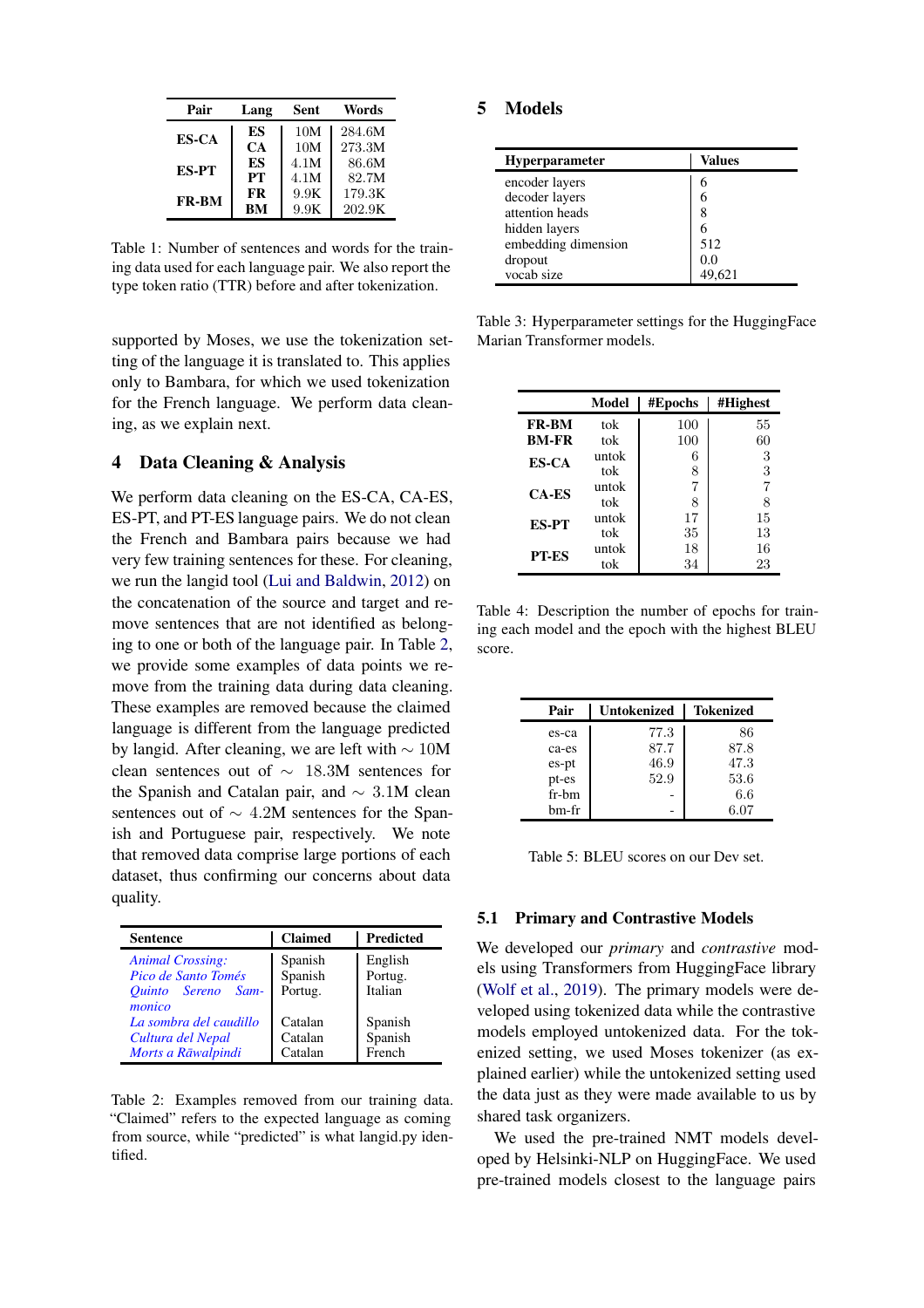<span id="page-3-1"></span>

| <b>Pre-Trained Model</b> | Pair  | <b>Untokenized System</b> |              |        | <b>Tokenized System</b> |              |            |
|--------------------------|-------|---------------------------|--------------|--------|-------------------------|--------------|------------|
|                          |       | <b>BLEU</b>               | <b>RIBES</b> | TER    | <b>BLEU</b>             | <b>RIBES</b> | <b>TER</b> |
| ca-es                    | ca-es | 76.8                      | 95.19        | 15.421 | 82.79                   | 96.98        | 10.918     |
| es-ca                    | es-pt | 35.61                     | 82.48        | 52.61  | 38.10                   | 85.35        | 46.556     |
| ca-es                    | pt-es | 43.86                     | 85.10        | 43.801 | 47.71                   | 87.11        | 39.213     |
| $fr-en$                  | fr-bm |                           |              |        | 1.32                    | 24.79        | 97.89      |
| $en-fr$                  | bm-fr | -                         |              |        | 3.62                    | 36.17        | 101.52     |

Table 6: BLEU, RIBES and TER Scores on the Test set for the Tokenized (primary) and untokenized (contrastive) configurations. The models for CA-ES and PT-ES language pairs were the best performing models highlighted in bold type.

<span id="page-3-0"></span>

| Pair         | Category            | <b>Text</b>                                                                                                                                                    |
|--------------|---------------------|----------------------------------------------------------------------------------------------------------------------------------------------------------------|
| ES-CA        | <b>Source</b>       | Por consiguiente, el Fondo debe movilizarse para aportar una contribución financiera en favor de Bulgaria, Grecia, Lituania y Polonia.                         |
|              | <b>Untok Output</b> | Por lo tanto, el Fondo debe movilizarse para que se conceda una contribución financiera a Bulgaria, Grecia, Lituania y Polonia.                                |
|              | <b>Tok Output</b>   | Per tant, el Fons s'ha de mobilitzar per aportar una contribució financera a favor de Bulgaria, Grècia, Lituània i Polònia.                                    |
|              | Reference           | Per tant, el Fons s'ha de mobilitzar per aportar una contribució financera en favor de Bulgària, Grècia, Lituània i Polònia.                                   |
|              | <b>Source Text</b>  | A fi de reduir al mínim el temps necessari per mobilitzar el Fons, aquesta Decisió s'ha d'aplicar a partir de la data de la seva adopció,                      |
| CA-ES        | <b>Untok Output</b> | A fin de reducir al mínimo el tiempo necesario para movilizar el Fondo, esta Decisión debe aplicarse a partir de la fecha de su adopción,                      |
|              | <b>Tok Output</b>   | Con el fin de reducir al mínimo el tiempo necesario para movilizar el Fondo, esta Decisión se ha de aplicar a partir de la fecha de su adopción.               |
|              | Reference           | Con el fin de reducir al mínimo el tiempo necesario para movilizar el Fondo, la presente Decisión debe aplicarse a partir de la fecha de su adopción,          |
|              | <b>Source Text</b>  | Posición del Parlamento Europeo de 6 de abril de 2017 (pendiente de publicación en el Diario Oficial) y Decisión del Consejo de 11 de mayo de 2017.            |
| <b>ES-PT</b> | <b>Untok Output</b> | Posição do Parlamento Europeu de 6 de A bril de 2017 (pendente de publicação no Jornal Oficial) e D ecisão do Conselho de 11 de Maio de 2017.                  |
|              | <b>Tok Output</b>   | Posição do Parlamento Europeu de 6 de Abril de 2017 (indiferente à publicação no Jornal Oficial da União Europeia e decisão do Conselho de 11 de Maio de 201). |
|              | Reference           | Posição do Parlamento Europeu de 6 de abril de 2017 (ainda não publicada no Jornal Oficial) e decisão do Conselho de 11 de maio de 2017.                       |
|              | <b>Source Text</b>  | Os Estados-Membros transmitem os dados referentes ao transporte por vias navegáveis interiores no seu território nacional à Comissão (Eurostat).               |
| PT-ES        | <b>Untok Output</b> | Los Estados miembros transmitirán a la Comisión (Eurostat) los datos relativos al transporte por vías navegables interiores en su territorio nacional.         |
|              | <b>Tok Output</b>   | Los Estados miembros transmitirán a la Comisión los datos relativos al transporte por vías navegables interiores en su territorio nacional (convenientREAT)    |
|              | Reference           | Los Estados miembros transmitirán los datos relativos al transporte por vías navegables interiores en su territorio nacional a la Comisión (Eurostat).         |
|              | <b>Source Text</b>  | vous pourriez peut-être organiser de petits groupes pour lire et discuter de ce livre, chapitre par chapitre.                                                  |
| FR-BM        | <b>Tok Output</b>   | - An y'a men kura in men: Mama denmuso, an ka jamana de wa k'a furu min ma kono.                                                                               |
|              | Reference           | aw bese ka to ka mogow dalajeka gafe in kalan; ani ka hakilina falenfalen kesigidaw kan kelen kelen.                                                           |
|              | <b>Source Text</b>  | Hakilijigin ka pesin keneyabaarakelaw ma                                                                                                                       |
|              | <b>Tok Output</b>   | cher agent de santé villageois,                                                                                                                                |
| <b>BM-FR</b> | Reference           | cher agent de santé villageois,                                                                                                                                |

Table 7: Examples sentences from the various pairs and corresponding translations based on the untokenized and tokenized models. Examples are from the Dev set. We highlight the differences between the outputs from the untokenized model and the reference text with blue highlights and the differences between the tokenized model

and the reference text in red highlights . It can be observed that the number of errors in the untokenized model (based simply on the number of blue highlights here) is larger than that in the tokenized model (less errors/red highlights

we trained. For language pairs without existing pre-trained models, we used a close language pair with either the source or target matching one of our downstream task languages in a given pair. Specifically, we used the following Marian models released by Helsinki-NLP: [es-ca](https://huggingface.co/Helsinki-NLP/opus-mt-es-ca) (for ES-PT), [ca-es](https://huggingface.co/Helsinki-NLP/opus-mt-ca-es) (for CA-ES and PT-ES), [fr-en](https://huggingface.co/Helsinki-NLP/opus-mt-en-fr) (for FR-BM), and [en-fr](https://huggingface.co/Helsinki-NLP/opus-mt-en-fr) (for BM-FR).

As an example, we report the hyperparameters for the CA-ES *primary* model in Table [3.](#page-2-4) This model had the best BLEU and RIBES score for this language pair. We trained each model for different number of epochs due to time and GPU constraints. We show the number of epochs each model is trained for and the epoch with the highest BLEU score in Table [4.](#page-2-5) We did not train any *contrastive* models for FR-BM and BM-FR pairs, so we report the training for the primary (tokenized) models only.

# 5.2 Baseline

We developed a single baseline model based on Transformers as implemented in Fairseq. This model does not use any pre-trained MT models nor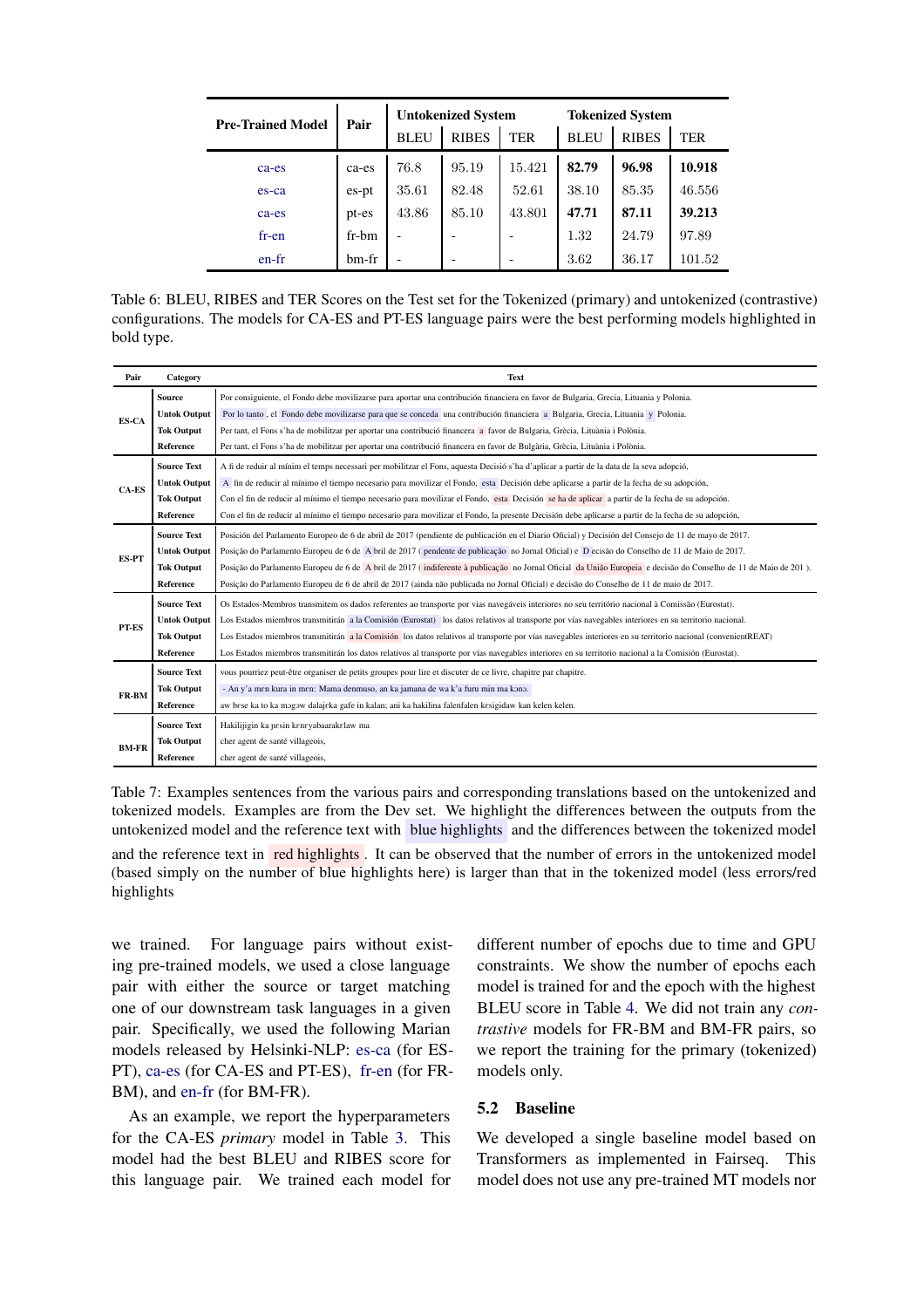tokenization. This model was developed for the ES-PT pair for six epochs and it achieved a BLEU score of 37.6. For comparison, we developed a model for the same pair (i.e., ES-PT) based on an already available pt-es pre-trained MT model. After six epochs, this ES-PT model employing transfer learning achieved 52.18 BLEU (thus significantly outperforming our baseline). Based on this result, we resumed with experiments for all other language pairs *without* including a baseline. Ideally, we would train such baseline models for all the pairs. However, due to limited time and GPU resources, we only trained a baseline for a single pair.

# <span id="page-4-1"></span>6 Evaluation

We evaluated our models on both the Dev and Test sets. We used the checkpoint with the best BLEU score as evaluated on DEV as our best model. We used a beam size of four during evaluation on both Dev and Test and evaluated on de-tokenized data.

Evaluation on Dev set. We report the results on the Dev sets for each language pair in Table [5.](#page-2-6) As explained, the models were trained with both tokenized and untokenized data. As Table [5](#page-2-6) shows, the tokenized setting yielded the highest performance for *all* language pairs. We show sample outputs from our tokenized models (from Dev data) in Table [7.](#page-3-0)

Evaluation on Test set. Our Test set performance was evaluated by the shared task organizers using BLEU [\(Papineni et al.](#page-5-19), [2002\)](#page-5-19), RIBES, and TER [\(Snover et al.,](#page-5-20) [2009\)](#page-5-20). We report the scores in Table [6.](#page-3-1) Each of our CA-ES and PT-ES models ranked top 1 based on the official shared task results. In addition, we were the only team to submit models in the official competition for the French-Bambara pairs. As with the Dev set, the tokenized setting gave the highest performance for all language pairs.

# <span id="page-4-2"></span>7 Effect of Language Similarity

In order to gain some insight into the interference of similarity between languages of a given pair, we performed an analysis based on Levenstein distance that allows us to identify the percentage of cognates shared between the languages. We then compared system output to the reference sentences, trying to quantify how much the system is able to translate cognates correctly (in this case the correct translation will have the same cognate

word in the target as it is in the source). We performed this analysis for one language pair: CA-ES and found that the model learned the cognates correctly up to 80% of the time.

# <span id="page-4-3"></span>8 Conclusion

We describe our contribution to the WMT2021 Similar Languages Translation Shared Task. We develop models for ES-CA, CA-ES, ES-PT, PT-ES, FR-BM, and BM-FR and show the improvement our models make with tokenized data when compared to untokenized data. We also show the utility of transfer learning based on fine-tuning NMT pre-trained models. Future work can investigate how the choice of pre-trained models affects the downstream tasks.

# Acknowledgements

We gratefully acknowledge support from the Natural Sciences and Engineering Research Council of Canada (NSERC), the Social Sciences Research Council of Canada (SSHRC), Compute Canada (<www.computecanada.ca>), and UBC ARC–Sockeye (<https://doi.org/10.14288/SOCKEYE>).

# References

- <span id="page-4-5"></span>Ife Adebara, Muhammad Abdul-Mageed, and Miikka Silfverberg. 2021. Translating the unseen? yoruba-english mt i[n l](https://arxiv.org/pdf/2103.04225.pdf)ow-resource, morphologically-unmarked settings. *arXiv preprint arXiv:2103.04225*.
- <span id="page-4-0"></span>Ife Adebara, El Moatez Billah Nagoudi, and Muhammad Abdul Mageed. 2020. Translating similar languages: Rol[e of mutual intell](https://aclanthology.org/2020.wmt-1.42.pdf)igibility in multilingual transformers. In *Proceedings of the Fifth Conference on Machine Translation*, pages 381–386, Online. Association for Computational Linguistics.
- <span id="page-4-6"></span>Alham Fikri Aji, Nikolay Bogoychev, Kenneth Heafield, and Rico Sennrich. 2020. In neural machi[ne translation, what does transfer l](https://aclanthology.org/2020.acl-main.688.pdf)earning transfer? In *Proceedings of the 58th Annual Meeting of the Association for Computational Linguistics*, pages 7701–7710.
- <span id="page-4-4"></span>Loïc Barrault, Magdalena Biesialska, Ondrej Bojar, M. Costa-juss`a, C. Federmann, Yvette Graham, Roman Grundkiewicz, B. Haddow, M. Huck, E. Joanis, Tom Kocmi, Philipp Koehn, Chi kiu Lo, Nikola Ljubesic, Christof Monz, Makoto Morishita, M. Nagata, Toshiaki Nakazawa, Santanu Pal, Matt Post, and Marcos Zampieri. 2020. Findings of the 2020 conference on machine translation (wmt20). In *WMT@EMNLP*.